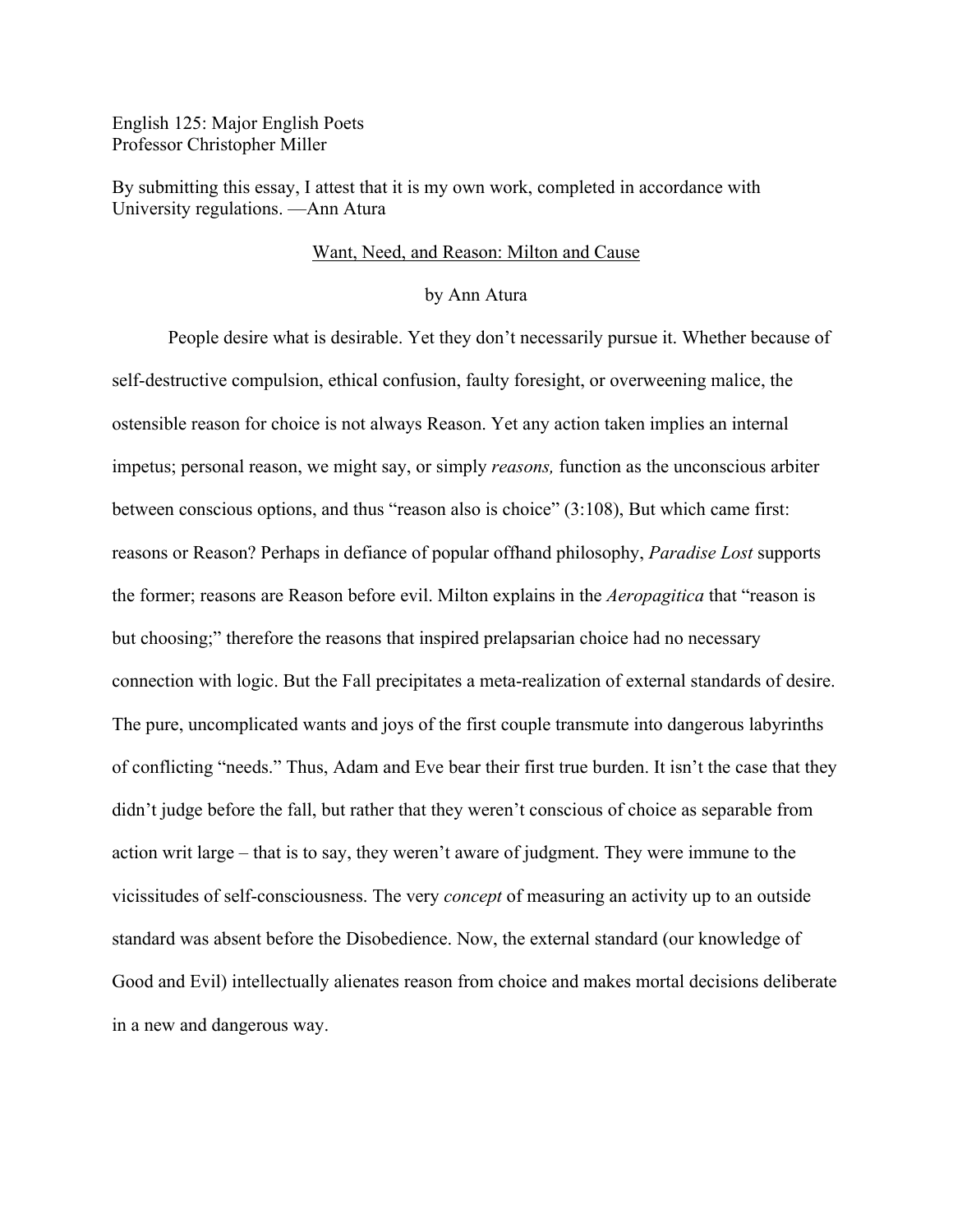Milton takes the thought a step further: modern humans must confront their selfconsciousness as an integral part of what it means to be moral, because it has become an integral part of what it means to be human. We identify with our internal monologues, and they're precisely the problem. Internal monologues precipitate the treacherously self-aware methods and layers of self-judgment, which proceed to war with one another without any means of truce, lacking as they do precepts to which they appeal (they *are* precepts). We cannot, however, discard these categories, these modes of thought, these values; once visible, they're relevant. To judge without a standard is folly; to have a standard and ignore judgment is evil. Consciousness is here to stay. Thus, the meta-realization of ethics as something external to one's essence characterizes man's transition from fallible creature to fallen creature. Reason existed before the fall; sex existed; obedience and disobedience, hierarchy and insubordination, doubt and hope filled Edenic days. What was lacking was the sense that any of things reflected a willingness or unwillingness to do what one is internally compelled to do – that is to say, the sense that they had to do with being "moral," to living up to one's own morality and believing in its soundness.

Let's first examine Milton's predilection for associating estranged reason with evil. We learn from the outset that the recalcitrant devils' primary fault is their separation of the extant order of things from what they deem to be the natural order of things. Take, for example, the devils' condemnation of G-d in the first chapter: he is "upheld by old repute, consent, or custom" (1.639-40). As readers we are cognizant of the fact that this cannot possibly be the case. While G-d may indeed be reputable and customary, he isn't exclusively, *merely* so, as he is by definition the best man for the job. Yet the rebels find a circuitous explanation for the phenomena of their world, inferring sin and malice where none exists. These delusional objections, while tempting, leave everyone unhappy. Satan acknowledges that in rebelling he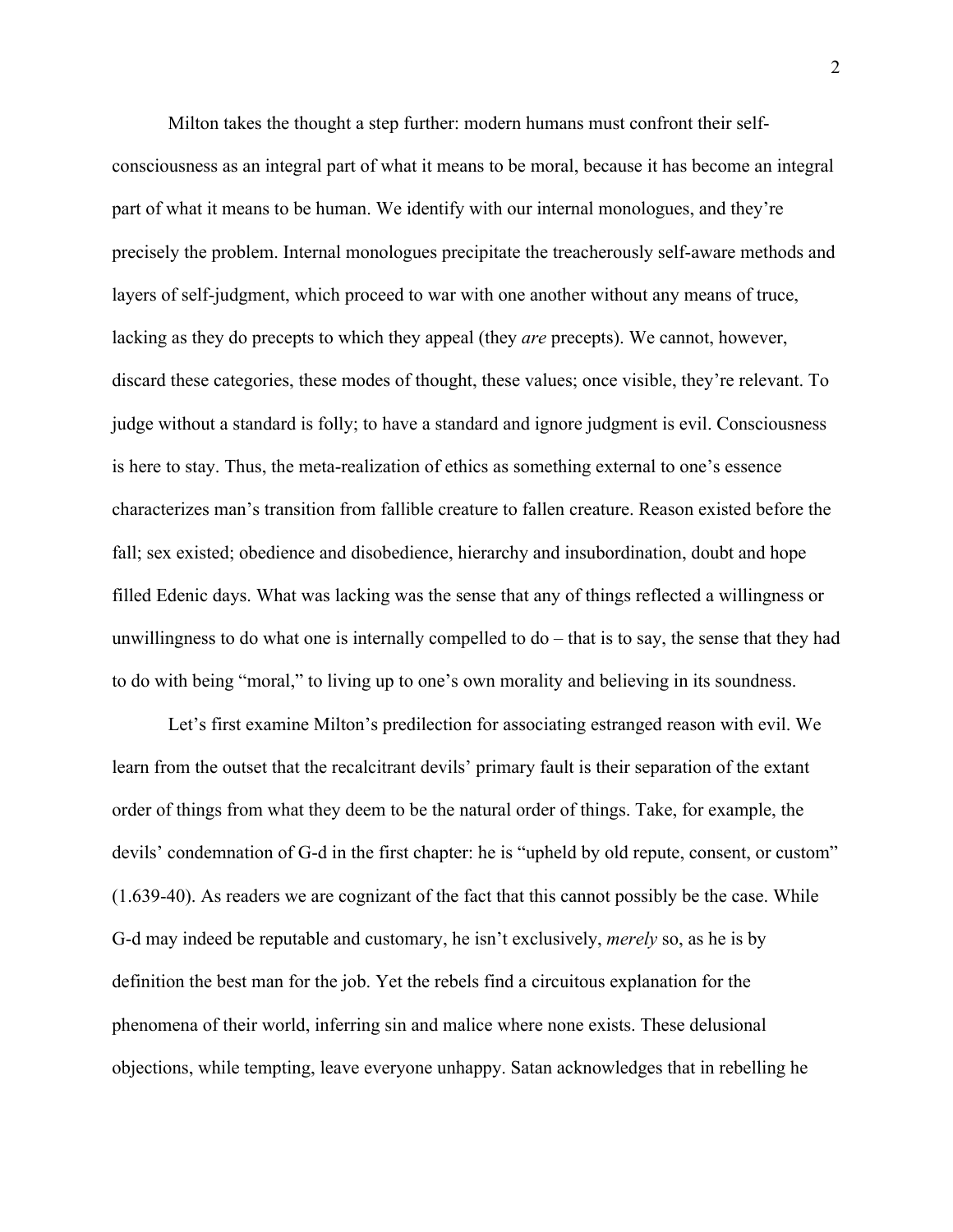butts against his natural will: "Honor and empire with revenge enlarged / By conquering this new world, compels me now / To do what else, though damned, I should abhor" (4:390-2). The ambiguity of "though" encourages us to recognize the general ambiguity of contingent statements. Contingencies are a definitive product of an alienation of reason from self, of the kind of thought that must consider what is *not* the case in order to determine what *is*. If "though" means "even given that I am," there seems to be nothing at all holding the devil back from changing his mind, even as he speaks; if it stands in for "if I weren't," the statement is mopey and aimless from the outset. Perhaps the point is that neither Satan nor we as readers can verify conditional claims, as they require one to mystical understanding oneself through eyes that are by definition unknowable to you. Safer, certainly, to say what one "should" do without the preamble; yet conditional statements are at the heart of conscious judgment, together with the suspicion thereof.

In *Paradise Lost* legalistic judgment surfaces even before religious judgment does: in the realm of devils, Beelzebub congratulates the devils' decision to infiltrate the new world with the words, "Well have ye judged, well ended long debate" (2.390). We may wonder what this has to do with the emergence of consciousness; this scene is conceived as a parliamentary debate that puts no ostensible stock in the identity of the judge. But the pretense of the situation melts away with Milton's scathing commentary. The hollow nature of "open forum" is totally transparent: the devil is described as "above his fellows, with monarchal pride conscious of highest worth" (2.429). Then parliamentary discourse, too, fails to escape our injection of ourselves into our arguments. What's more, when Satan speaks, the double-entendre suggests that Reason acts as a proxy for the void: "With reason hath deep silence and demure seized us" (2:431-2). With reason as his loom Satan weaves his ludicrous soliloquies and emerges with a tapestry of crossed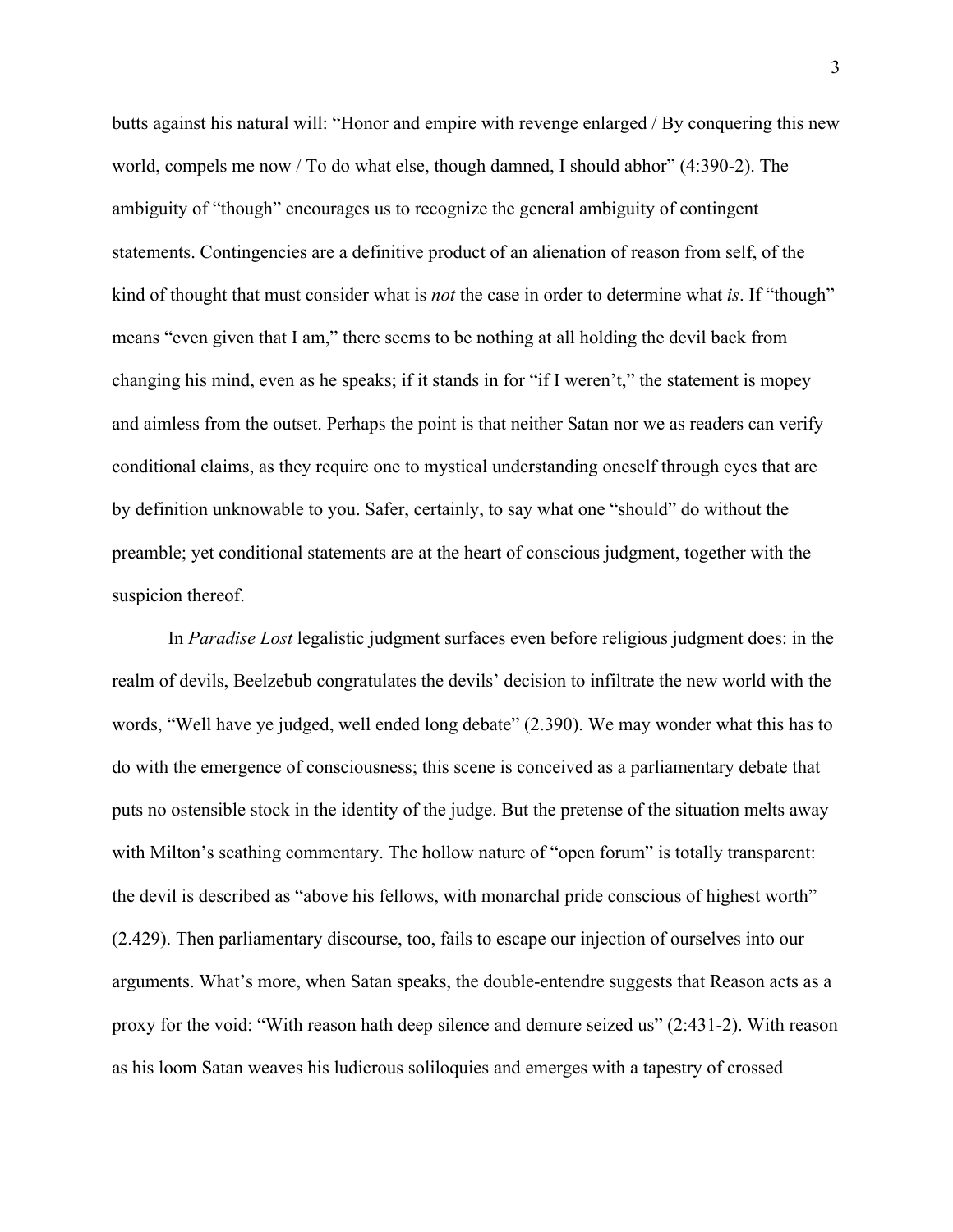reasons; and yet this is not true knowledge. The honest, obvious truth is Satan's unforgivable persistence in sin. Indeed, Satan has to surrender when dealt straightforward blows by angels, who know that he knows better. He walks away from a fight when Gabriel says, uncharacteristically simply, "Satan, I know thy strength, and thou know'st mine" (4:1005).

Contrast the diabolical propensity to condemn and spite G-d to Satan's intuitive judgment, which he maintains despite his perversion. Milton describes his first impression of Adam and Eve as individuals as follows: "Godlike erect, with native honor clad / In naked majesty, seemed lords of all, / And worthy seemed, for in their looks divine / The image of their glorious maker shone" (4:289-92). Seeming often has a negative connotation in the postlapsarian world, in which not only the threat of temptation but the reality of deception is something that must be dealt with. But here we find that appearance is a crucial tool in evaluating Adam and Eve's innocence. The devil judges aright: by extension, Milton suggests, naïve belief in seeming remains in us all. We are naturally trusting. Satan's jerk reaction to the two creatures as "worthy" inculpates him all over again: deep down inside, he knows better than to hate them. Even *Satan's* pre-judgment – his instinct – is sacred. A value on the seeming in Eden crops up elsewhere: the distinction between the sexes, later deemed unjust and made problematic because of that conscious judgment, is nevertheless sacred before the Fall. Inequality is acknowledged to be exactly what it is and not condemned for it: the two were "Not equal, as their sex not equal seemed" (4:296). No judgment is attached to the fact; neither is the state different from the appearance.

Contained in the first speech we hear from Adam is, in fact, a command to keep judgment in check: "Let us not think hard / One easy prohibition" (4.431-2). The enjambment suggests it is thinking "hard" – that is, with effort and duration – that is condemned in general. Surely this is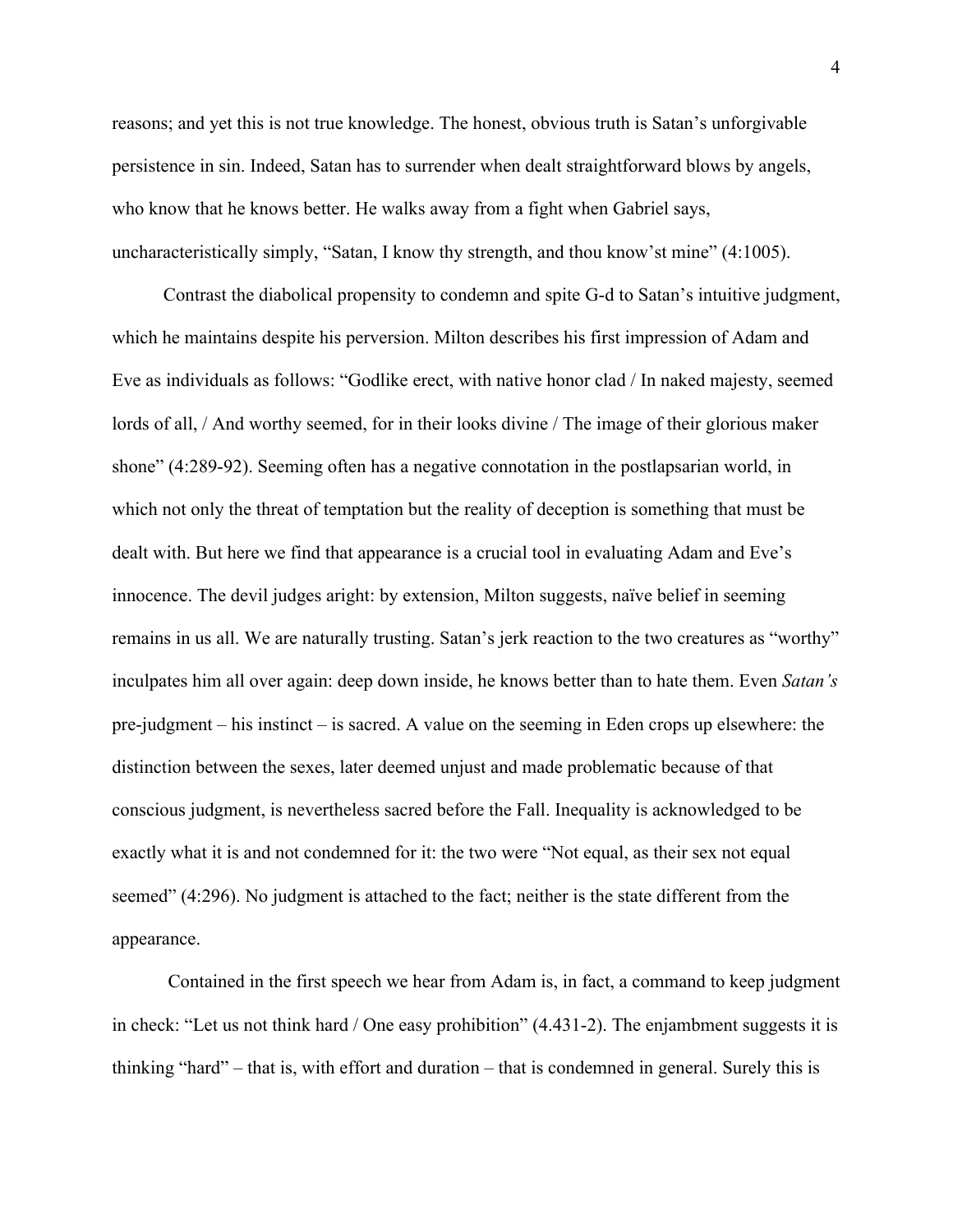associated with Raphael's fear of scientific knowledge in man. He tells Adam, "Knowledge is as food, and needs no less / Her temperance over appetite, to know / In measure what the mind may well contain" (7:126-8). This sets up an interesting dichotomy. On the one hand, we learn that factual knowledge is, like food, absolutely necessary, the impetus for our action. On the other, we learn that too much of it will poison our judgment. Of course, this implies that Reason in the abstract is not Adam's primary mode of thought; a posteriori knowledge cannot affect the a priori, so if Adam were appealing to principles his judgment would remain unaffected by a "surfeit" of fact. So, according to Milton, judgment is a synthesis of actual things we know, not an abstracted ability to see Truth through philosophy. By extension, there truly is a way in which we can think too hard – by incorporating too many facts (or irrelevant or incorrect facts) we will arrive at false conclusions despite our best intentions. We can never be truly trusted in choosing what facts are appropriate to learn. This is not much of an issue in Eden, where Adam can hardly choose what he knows, informed as he is by angels. But distrust of fact, when it emerges, distinctly separates thought from self; we imagine that our self-conception is rooted in a priori concepts, not in a posteriori judgments (cognitive science aside), and this naturally arises once Adam and Eve realize their potential for choosing the factually unfavorable.

Perhaps, though, it is possible to make factual decisions without claiming that those decisions reflect a compelling concept. Thought itself – intellectual independence – is by no means evil in Eden. There is a prelapsarian capacity for knowledge that is laudable and shameless. But it doesn't pretend to synthesize what is, in fact, incapable of synthesis. Rather, to describe the perfection of Adam's (masculine) intellect, Milton deftly chooses "contemplation" (4:297). The word comes from Old French for "the act of looking at," and, further back, from "to mark out a space for observation." Adam, therefore, doesn't engage in the reason that can yield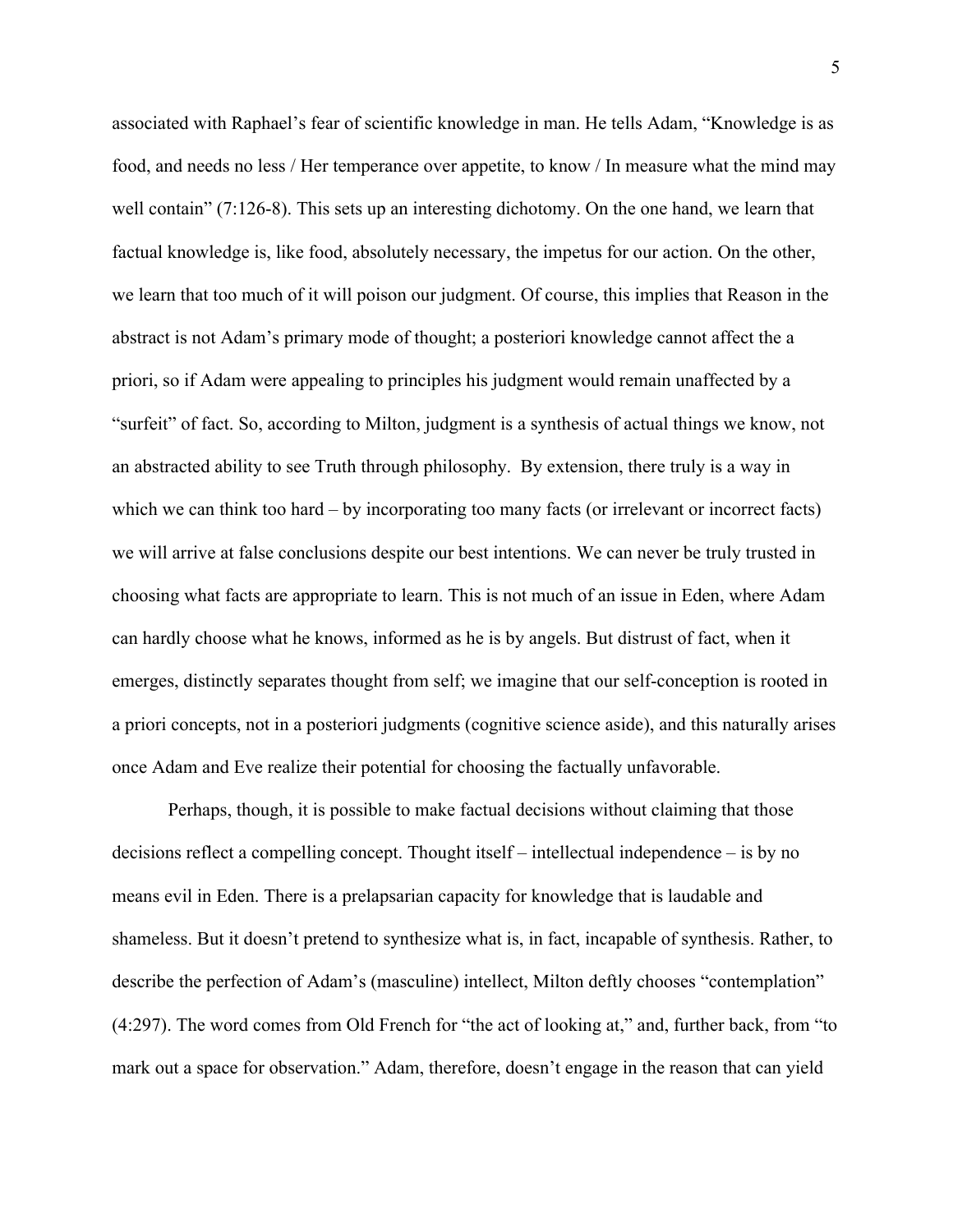the ugly incestuous relationships whereby Sin and Death are formed. Instead, he is capable of the kind that is rooted, first and foremost, in the observation of reality and, therefore, in his immediate reaction thereto. He is famously capable of understanding the wisdom of obeying his G-d: he is advised to "know to know no more" (4.775). This kind of *seeing* is healthy. When Raphael reveals truth to Adam, Adam isn't polluted; Milton refers to the exchange as "Venial discourse unblamed" (9:5). Note, however, that Milton reiterates the innocence of the interchange: it is both "venial" *and* "unblamed." Milton drives home the descriptor because he understands it to be ill-fitting to postlapsarian consciousness. In any case, it seems that Adam is capable of absorbing information without coming to make existential judgments about it, except insofar as it is necessary excellent because derived from the choices of the Almighty G-d.

Purity of thought (not acumen) is apparent in Eve's early pronouncements, too. She says, "I chiefly, who enjoy / So far the happier lot, enjoying thee . . . while thou / Like consort to thyself canst no where find" (4:444-8). She does not attempt to consider herself objectively so as to weigh the possibility that *she* is a superior consort than is Adam. Her naiveté in perceiving herself indicates a larger unwillingness to imagine the unimaginable through employing the hypothetical projections necessary for intellectual judgment. Neither is she ashamed to acknowledge that her judgment of beauty is visceral. She unhesitatingly offers her earlier perception of Adam (as opposed to her own image) as follows: "yet methought less fair, / Less winning soft, less amiably mild, / Than that smooth watery image" (4:478-80). Eve's first acts are narcissistic and ignorant of the beauty of wisdom; yet though they demonstrate a preference, they do not demonstrate judgment by conscious principle. These fleeting thoughts are, as Eve acknowledges, unadorned inclinations, primal reflexes. Yet this same naked inclination leads Eve to "yield" to Adam's hand; Milton suggests that humans are balanced so as to allow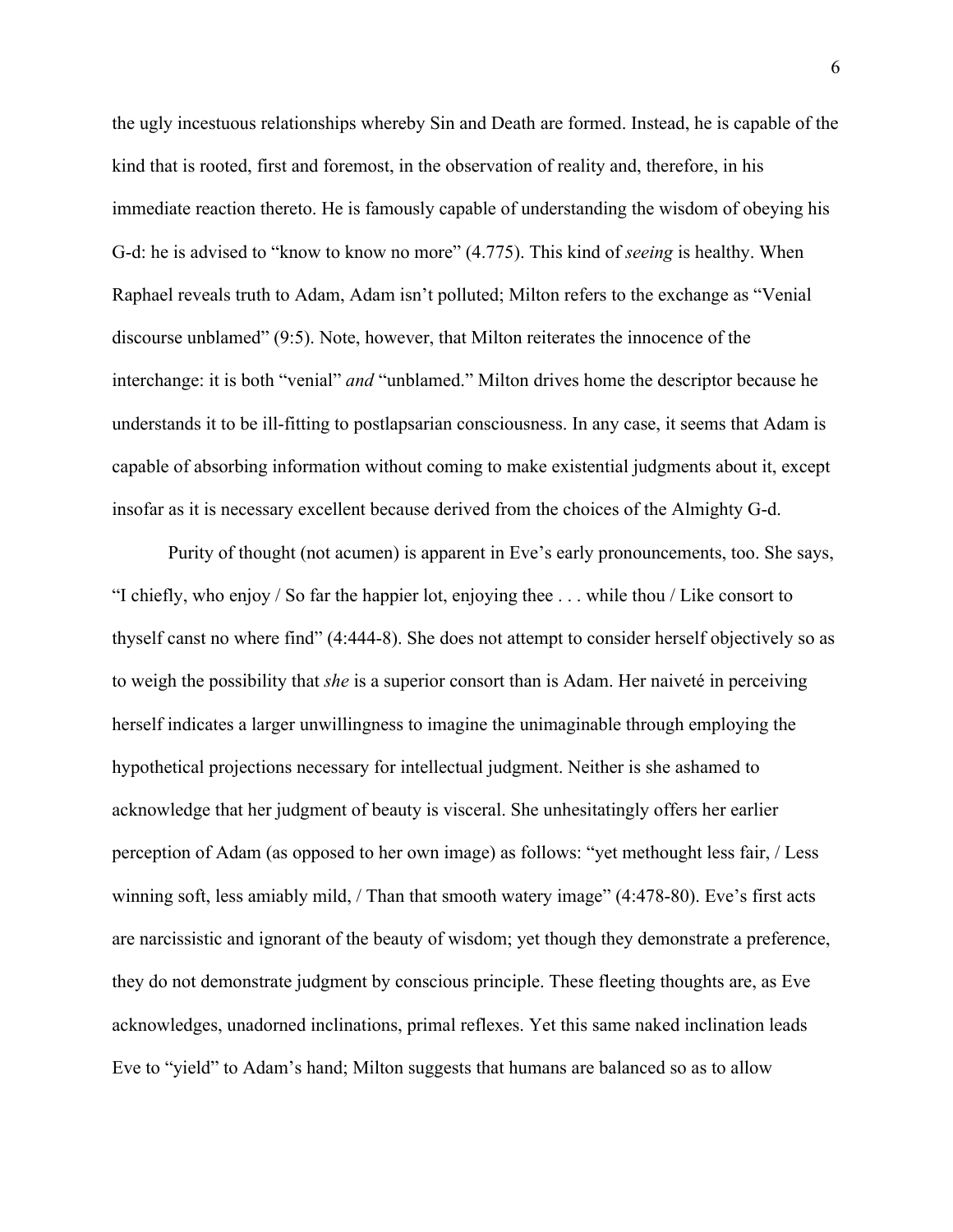contradictory impulses to lead to happiness, so long as we do not allow them to multiply and distort one another. In Eden, Eve "half embracing leaned" (4:494), with "coy submission, modest pride, / And sweet, reluctant, amorous delay" (4.310-1). Emotions and meanings were as abundant and distinct as they are now, but their contradiction was not found to be problematic.

Angels, we learn – or at least the ones that are still on the wagon – use an instantaneous reason that does not allow for convolution: "The soul / Reason receives, and reason is her being, / Discursive or intuitive: discourse / Is oftest yours, the latter most is ours" (5:486-8). This intuition isn't less heavenly because of what we might consider its shallowness of conscious support; on the contrary, it avoids the deceptive self-evaluation whereby we forget that, after all, both sides of the argument are fabricated by the decision-maker. As we have seen, choice is not the same as judgment. Choice does not necessarily require trial. Only in the case of a jury to be informed – that is, in the case of a duality of internal monologue and an imagined, soul-like audience – must trial take place. When men are tried – either for a crime or in the context of general temptation – it is for the sake of their own self-understanding; G-d already knows who is capable of morality, who has committed what crime, and who is capable of and active in selfcensure. But internally we have no situation against which to try ourselves; the lawyering soliloquist, our "conscience," is coincident with the individual being informed of potential depravity, our id. We are reminded of the devils, who must hold parliamentary debate in order to convince one another of their own rectitude, despite the utter void of facts to be disseminated (the situation, no doubt, is eternally clear).

With the fall we lay the foundations of the literal and internal courtroom, distinct from the world in which decisions are made; with the possibility of sin emerges a self-consciousness that is a galaxy unto itself. Milton repeatedly brings this level of meta-examination to our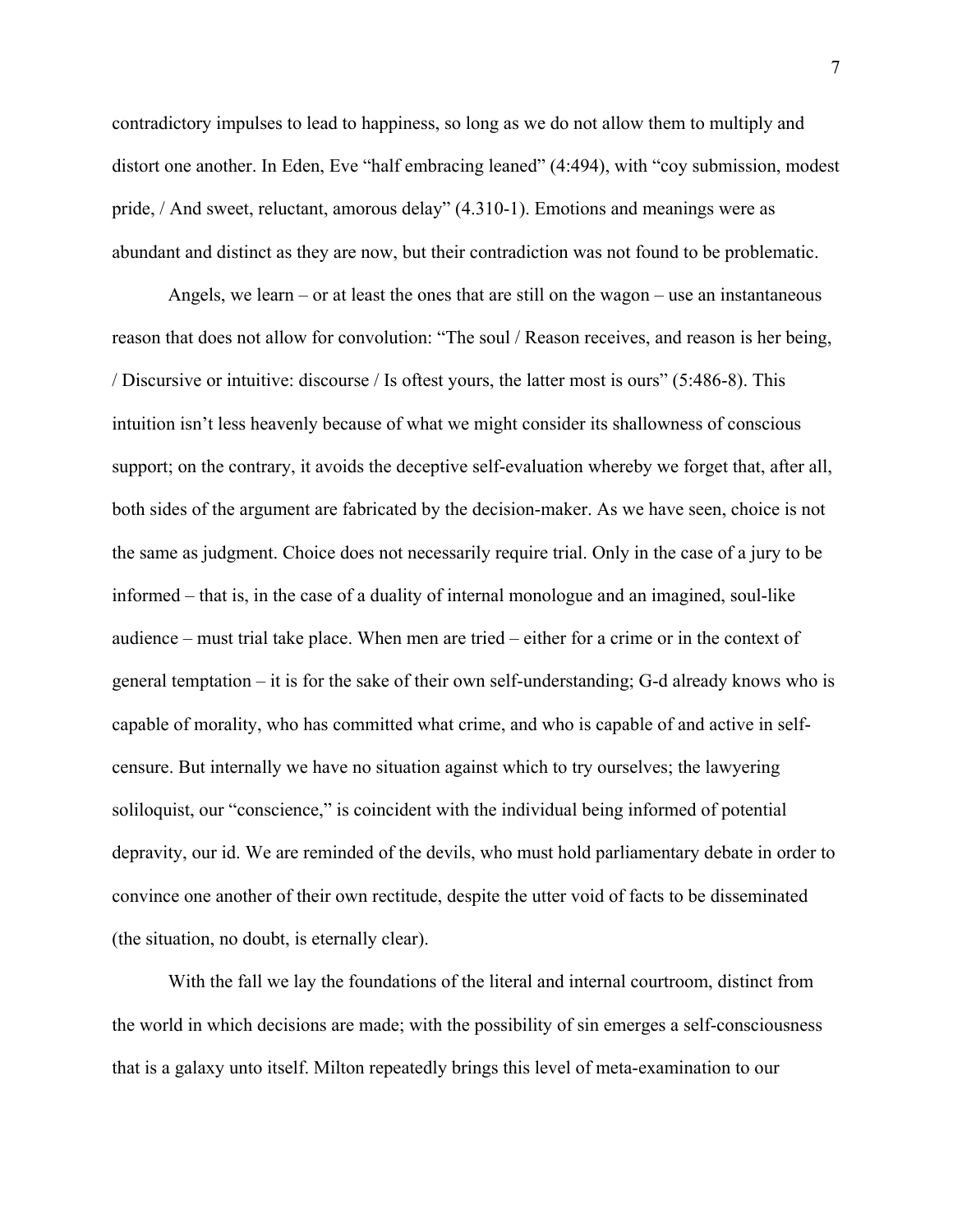attention. Before the Fall the already-sullied Satan refers to "the happier Eden" of "one another's arms" (4:505) because he is conscious of activities and mental states as distinguishable from the whole of reality, immediately perceived. Milton echoes this recognition of layers of worlds associated with the Fall. In describing the "tragic" disobedience Milton refers to "judgment given / That brought into this world a world of woe" (9.10-11). Ostensibly, of course, "judgment" refers to Heaven's condemnation of mankind's sin and subsequent exile of the couple into the outside world – our world. Yet it interesting that Milton depicts Eden as squeezed aside, not replaced, by this second world. By extension, it seems, we retain the ability to access Eden, distinct from the world of woe. It's easy to draw a connection between this and the creation of self-consciousness; it brings into our psyche a world of consciousness (self-criticism) that purports to comprise the self, despite the obvious persistence of intuition. In a parallel line of thought, we are reminded of the second world of senses, conceived of as alienated from the objects that excite them. This, too, creates a false sense of interiority. The result is clear: as Abdiel explains to Satan regarding his internal division into conceptualized master and slave, "Thy self [is] not free, but to thy self enthralled" (6:181).

The two worlds of conscious and subconscious entangle. Even as devils are anxious to make judgment calls that go against their intuition, they are convinced of a union between choice and thought that drags one into the other in an unholy, mystical way. Satan says, "who can think submission?" (1.661). This is a way of conveying, of course, that submission is an improper *choice* or *judgment*, but this distinction apparently eludes the devil. The same is found in Eve's sinful thinking. We obtain a foretaste of this mode of sin through her description of her almost condemning dream: "the pleasant savory smell / So quick'nd appetite, that I, methought, / Could not but taste" (5.84-6). Does she mean to say that she was so conscious of the apple that she was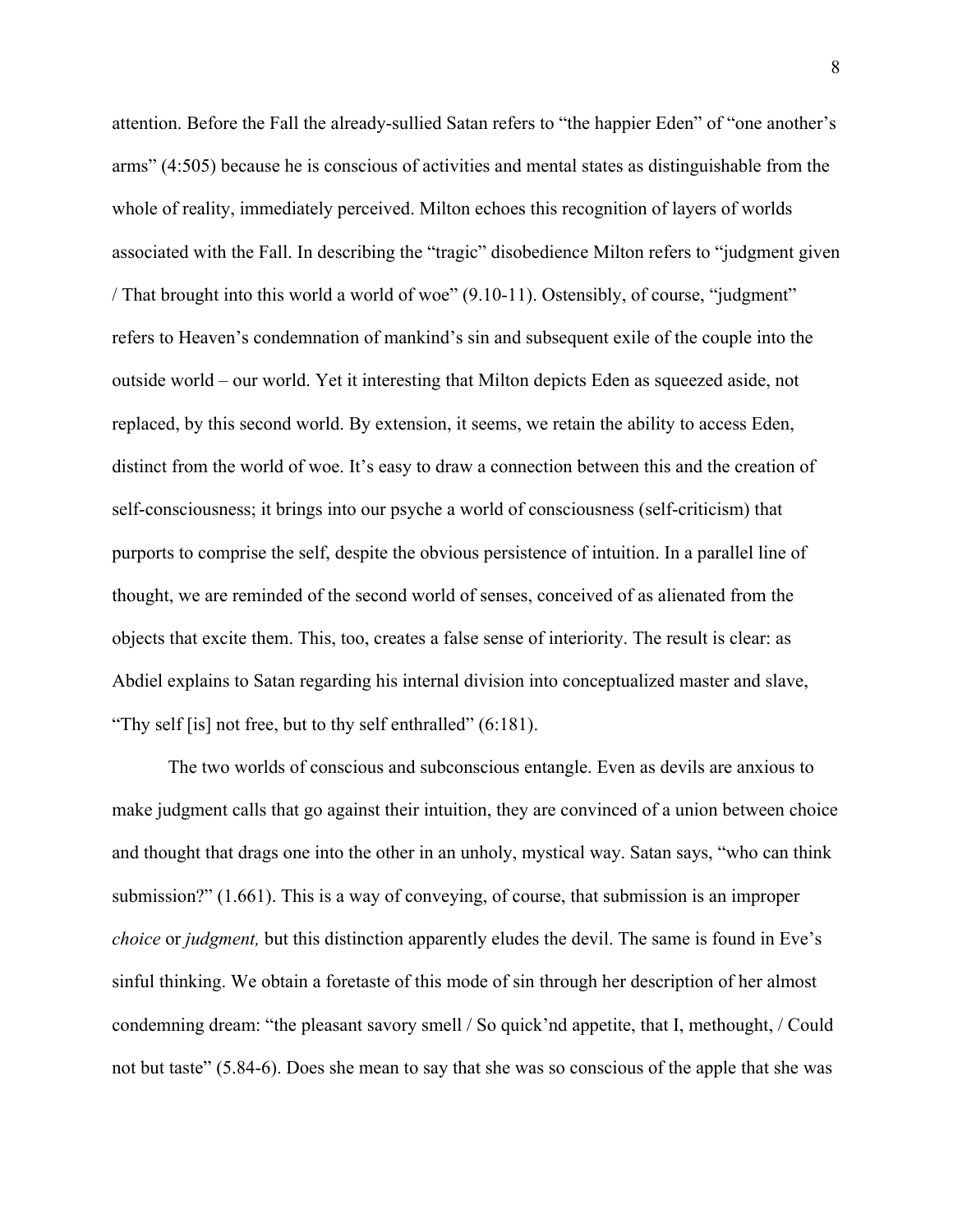almost able to taste it? Or rather that she couldn't help but do so? Clearly, the two are related; but one is sinful in thought but not in nature, and the other the converse. This perversion of thought comes to fruition in Eve's final, sinful declaration that Adam's living with another woman without her is "a death to think" (9:830). To consider a possibility is not to experience it. But to believe that that is the case is also to make choices that render the former belief true. These are the perversions and convoluted thoughts that work the well-intentioned theologian into a selfvindicating Satan.

It's important to notice that G-d, while a creature of judgment in the sense of meting out justice, does not go through a process of judgment. G-d, in one of his less cushioned sentences, says, "So man, as is most just, shall satisfy for man, be judged and die, and dying rise" (3:294-6). Man's being judged and dying are identical to G-d, for whom judgment is synonymous with action (his will is reality). Yet human judgment is a different animal. For humans, judgment transpires according to a system of rules that they must account for; this system of rules is ambiguous. For G-d, the rules are apparent: they are He. ("That far be from thee, Father, who art Judge / Of all things made, and judgest only right" [3:154-5].) But for humans, it is in works of art and other closed systems that the rules are best decided upon. It can hardly be thought a coincidence that Milton points out the role of choice in literature as analogous to choice in deed. G-d says men are "Authors to themselves in all / Both what they judge and what they choose" (3:122-3). Undoubtedly the primary meaning of "author" wasn't literary; but surely Milton would have been conscious of the word's connotation, appearing as it does in a published book. Here, again, the problem of choice and judgment reemerges, yet here it is turned on its head: choice and judgment are dissociated. G-d therefore tells us that judgment – the temporal arrival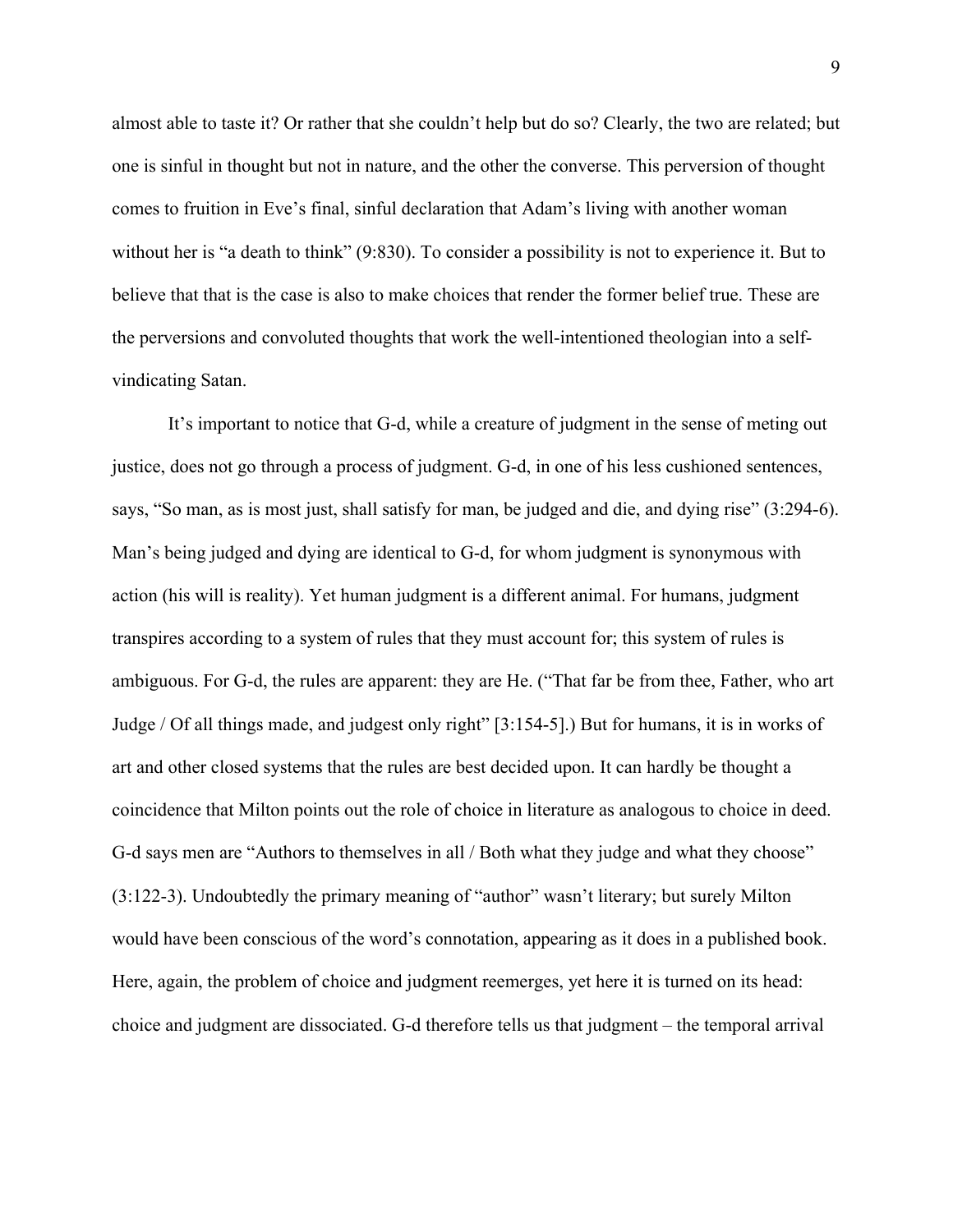at a decision – is not the divine idea of true choice. The author in them shows what they judge; yet choice, literal action, is left to their unmediated selves.

By no means are we to pretend that we can revert to a system in which we are unconscious of our capacity for self-reflection. Even the act of denial would be a demonstration of the persistent fact of our ego. Luckily, works like the poem itself are tailored to our present reality. As we know, Milton proclaims that he writes so as to "justify the ways of G-d to men" (1:26). This implies that we are actively judging G-d as he has us, and that thought can affect that judgment. Milton thus realizes that the capacity for judgment is embedded in our way of life, and that any return to G-d must be cognizant of judgment and use it to its advantage. Besides, no longer are looks an accurate indicator of truth. Milton tells us of Adam and Eve that after the fall, "Love was not in their looks, either to God / Or to each other"  $(10:111-2)$ , yet we know they still love one another, if in a new, incomplete way . Expression, now, is in disarray; it must be consciously righted.

As is often the case in works of art, the artist (Milton) refers to his art as the way through which self-consciousness can turn itself back into a force of good, capable of reuniting with the undistorted (and virtuous) will. The first book of *Paradise Lost* ends with a massive cymbal crash: "The great consult began" (1.799). Which great consult? Ostensibly Milton refers to the parliamentary proceedings between the devils, but the placement of the proclamation suggests he may also refer to the consult that transpires in the book itself. Clearly, the poem is an exercise in precisely the kind of extrapolation that can easily veer off the track of virtue and steer us into the Abyss of sin: the road to hell is paved with good intentions. Yet, just as Milton believes that consults are, in modern reality, commendable, while in the heavenly realm they are farcical and tautologically ridiculous, so does the method of thought exercised by the devil work to our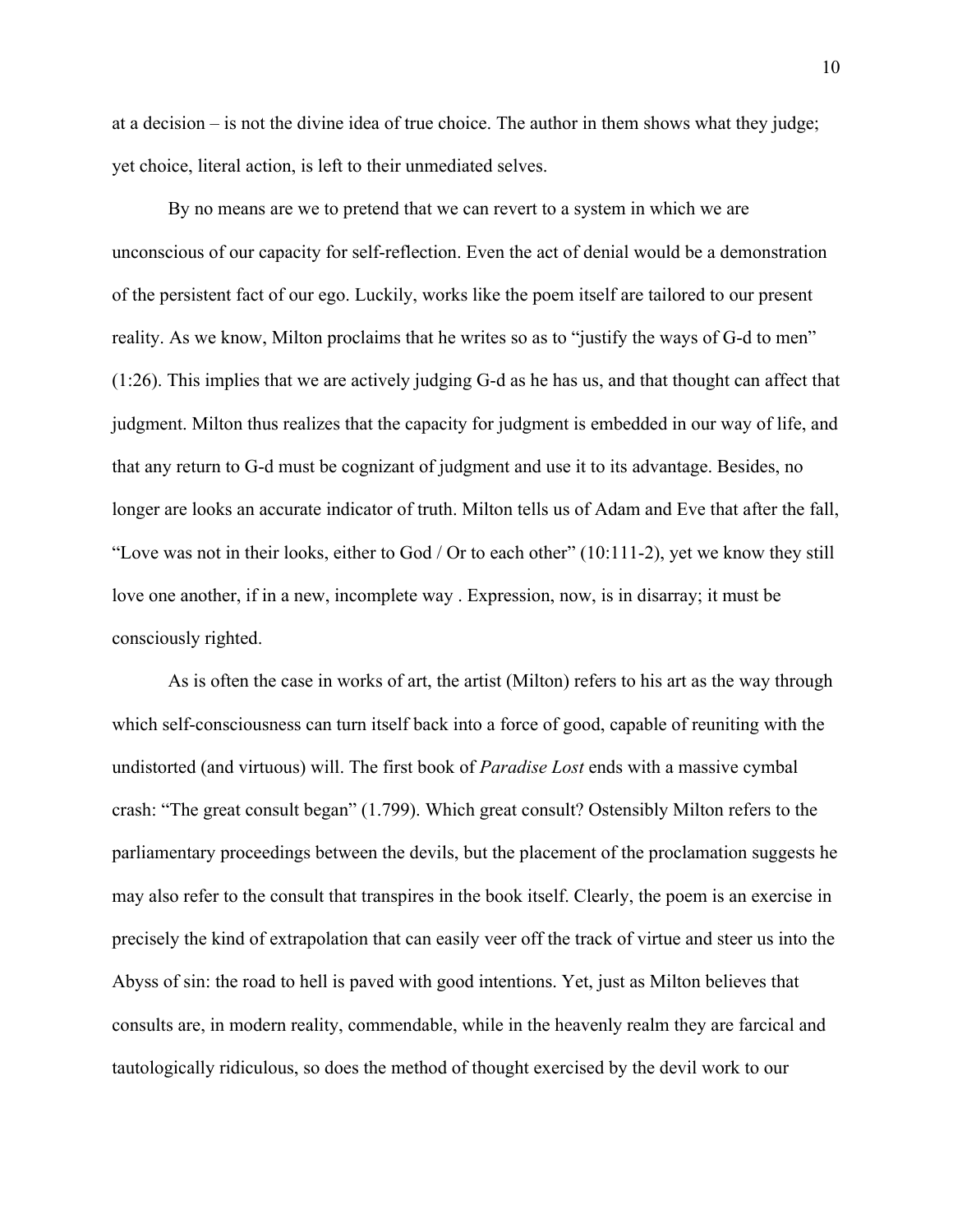advantage in situations in which we're deciphering the best course of action, rather than whether to choose the very thing that defines the best choice. Art is not synonymous with simple truth, because that is intuitive, before words entirely. Yet at least it can convene with truth, as we might convene with G-d in church; Milton describes his muse as something acquainted with wisdom though not synonymous with it. He writes, "Thou [muse] with Eternal Wisdom didst converse, / Wisdom thy sister" (7:9).

The idea that art can serve as the salvation for the auto-suffocating soul is enforced by the recurrent theme of short and long. Clearly, the fallen activity of meta-thought and judgment is arduous. Take, for example, the evil consult: "Well have ye judg'd, well ended *long* debate" (2:390) (my emphasis). We also notice that thoughts in Eden are short in comparison with the long chains of reason that take their place in the Fallen world: "Enjoy . . . Short pleasures, for long woes are to succeed"  $(4.535)$ , Satan warns. But what of  $\sin - i\sin$  it necessarily associated with convolution? Milton intentionally sends us mixed messages about the pathway to hell. Satan says, "Long is the way / And hard, that out of Hell leads up to light" (2:432-3), and while we may be inclined to distrust Satan, this particular statement strikes the reader as honest. Yet later Sin and Death pave the way to earth so as to facilitate mass transport between the two. And the reader will recall that Satan enters the garden of Eden by "Leap[ing] o'er the fence with ease into the fold" (4.187) – a calamitous sin committed with but a drop of effort. As we see, before tempting Eve, "Satan had journeyed on, pensive and slow" (4.173). Yet we also find that Adam and Eve, who are actively repenting, leave Eden "with wandering steps and slow" (12:649).

Can we say that slow steps are a sign of evil? Certainly not – the level of reticence, the distance between immediate thought and final choice, seems to fluctuate in response to the situation. No hard and fast rules remain regarding whether we ought over-think ourselves.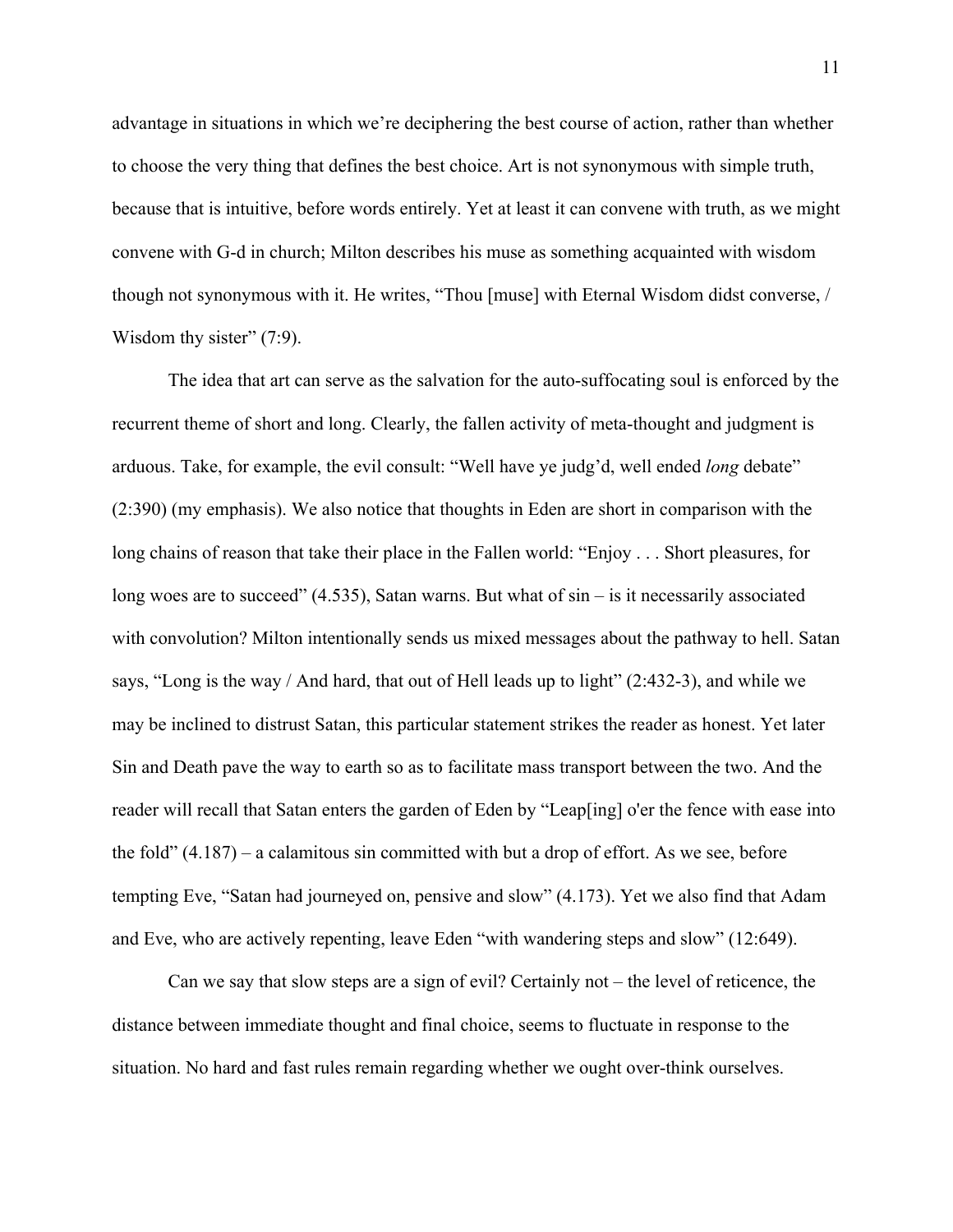Ultimately, short and long represent the interests of both G-d and the devil. Sin can happen quickly, but it requires long consult first; grace is difficult, and yet instantaneously achieved. In our world, contemplation can lead to evil as it can to good; so, too, can our instinct lead us into sin, while it may as easily provide the easy, rational solution to a moral quandry. Adam confesses his sins with a combination of the two: "Whence Adam faltering long, thus answer'd brief" (10:115 ). While in an ideal context the "long" duration of self-reflection and -evaluation is unnecessarily, contemplation is preferable to a quick revelation of a false consciousness. If we must overthink things, better at least give our final answer than to give the multitude of answers through which we sort in the process of deciding, as does Satan; hyper-justification merely serves to legitimize any possible course of action.

Milton is fascinated with this reality of convolution as a road back to simplicity: he writes a terrifically long story in response to brief and mysterious lines from the bible (lines that are neither as voluminous nor as clear as the law-related minutiae that follow in Leviticus and Numbers). Art, through its torturous intricacies, can take us back to where we began, with pious instinct. Immediately after the fall, we find that uttering plans is now integral to righteousness. Adam sadly says, "What better can we do, then to the place / Repairing where he judg'd us, prostrate fall / Before him reverent, and there confess / Humbly our faults, and pardon beg, with tears / Watering the ground . . ." (10:1086-90). Reiterating precisely those words, Milton narrates the fallen couple goes on to do precisely that. What is the point of repeating Adam's words? It seems that hearing it come self-consciously from an author's voice is a kind of catharsis. We require not only the action but reflection on the action. G-d himself acknowledges that this is the case with his unusual repetition and nominalization of His commandments: G-d says of the sinners that he will "soften stony hearts / To pray, repent, and bring obedience due. / To prayer,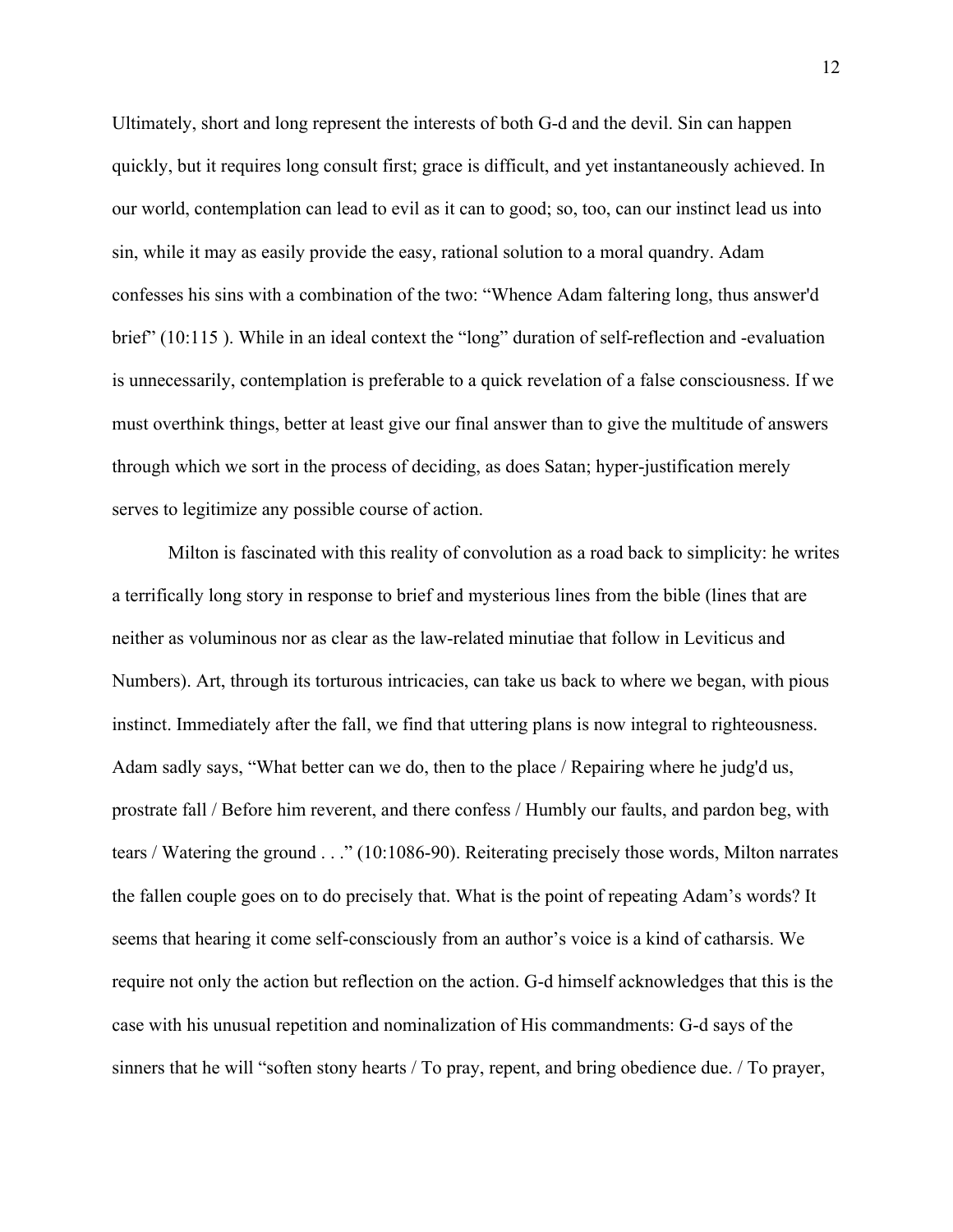repentance, and obedience due, / Though but endeavored with sincere intent, / Mine ear shall not be slow" (188-193). This repetition is unnecessary in a prelapsarian world, in which there are no levels of perception for commandments to travel through. But G-d adapts, as does man: first he must command, then he can acknowledge the reception of it. First we, humans, can endure life; then we can reflect on it – and vice versa. Art is a necessary aid of mediation.

Perhaps this preoccupation with conscious judgment boils down to the Puritan fear of the voluntary: "[Grace] finds her way, / The speediest of thy winged messengers, / To visit all thy creatures, and to all / Comes unprevented, unimplor'd, unsought" (3:228-31). If the holiest of gifts must come unbidden, we surely won't prize our endless capacity for self-consciousness above all else. Yet while this "speediest" of "messengers" may be treasured for its majestic incomprehensibility, the length and hesitance of fallen life is exalted by the form of the poem itself. Milton seems to believe he inhabits an intermediate zone in which choosing is long anticipated but cognition of choice is immediate; art is long in form but intuitive in content. He writes that the "subject for heroic song / Pleased [him] long choosing, and beginning late" (9:24- 5). But while he acknowledges the poem's intellectual toll on him, he also goes to great lengths to describe his muse as an entirely outside force that he needn't question, as an intuitive well: "My Celestial Patroness, who deigns / Her nightly visitation unimplored, / And dictates to me slumbering, or inspires / Easy my unpremeditated verse" (9:21-4). Thus Milton puts art into a special category, in which direct inspiration – not "meditation," i.e. conscious thought – can come to illuminate our world. Perhaps it is even relevant that Milton acknowledges this muse at the start of only every other book; even that level of self-consciousness must be partaken of and surpassed in turns.